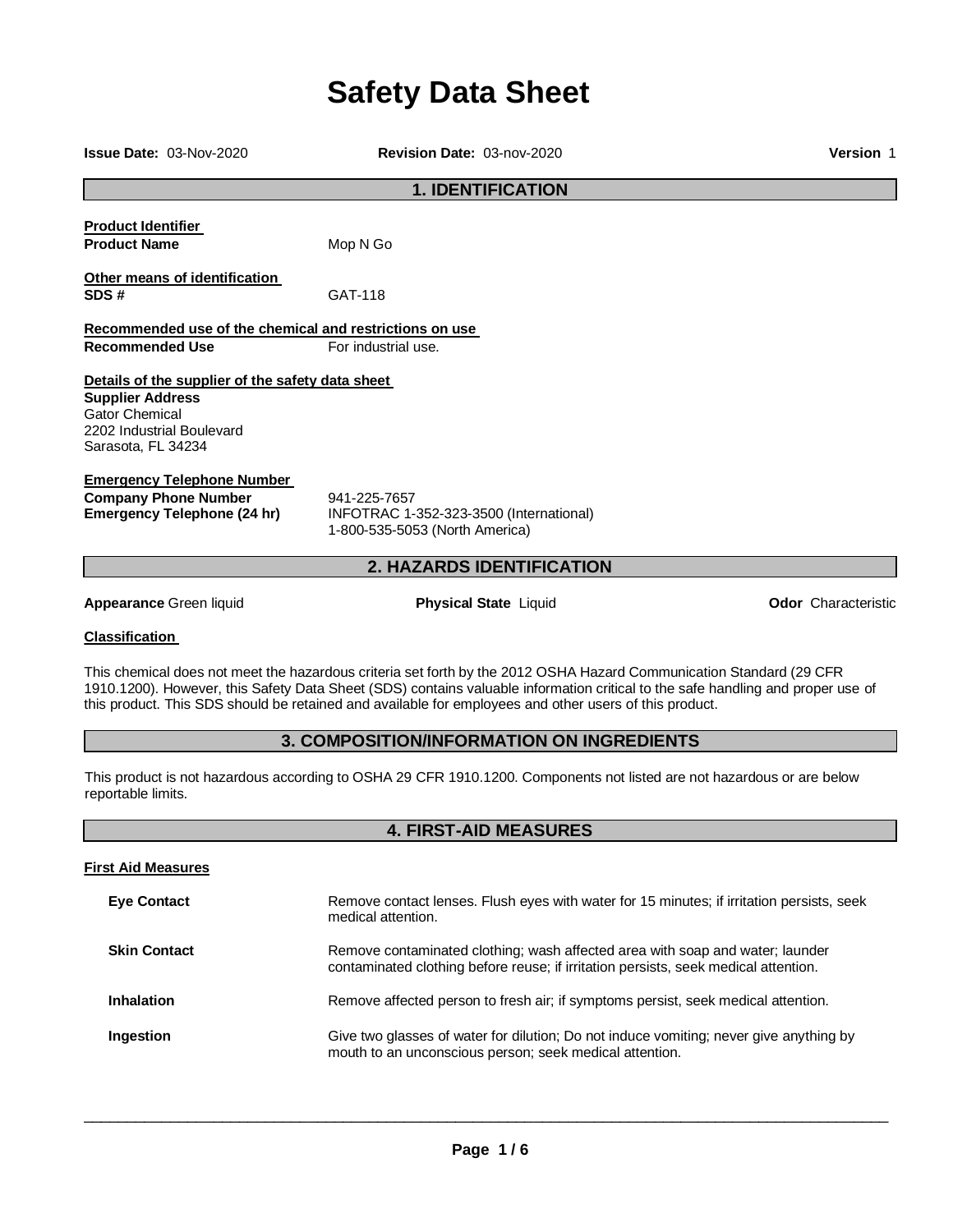#### **Most important symptoms and effects**

**Symptoms** INHALATION: None expected, however, certain individuals may experience minor nausea or headaches

SKIN: None expected, however, prolonged contact may cause irritation.

EYES: Contact with eyes may cause irritation.

 $\overline{\phantom{a}}$  ,  $\overline{\phantom{a}}$  ,  $\overline{\phantom{a}}$  ,  $\overline{\phantom{a}}$  ,  $\overline{\phantom{a}}$  ,  $\overline{\phantom{a}}$  ,  $\overline{\phantom{a}}$  ,  $\overline{\phantom{a}}$  ,  $\overline{\phantom{a}}$  ,  $\overline{\phantom{a}}$  ,  $\overline{\phantom{a}}$  ,  $\overline{\phantom{a}}$  ,  $\overline{\phantom{a}}$  ,  $\overline{\phantom{a}}$  ,  $\overline{\phantom{a}}$  ,  $\overline{\phantom{a}}$ 

INGESTION: May cause gastric distress, vomiting and diarrhea.

#### **Indication of any immediate medical attention and special treatment needed**

**Notes to Physician** MEDICAL CONDITIONS GENERALLY AGGRAVATED BY EXPOSURE: Preexisting skin, eye, or respiratory disorders may become aggravated through prolonged exposure.

### **5. FIRE-FIGHTING MEASURES**

#### **Suitable Extinguishing Media**

Carbon dioxide (CO2). Water. Water spray (fog). Dry chemical. Foam.

#### **Unsuitable Extinguishing Media** Not determined.

#### **Specific Hazards Arising from the Chemical**

Combustion products may be toxic.

**Hazardous Combustion Products** Carbon oxides. Hydrocarbons. Fumes and smoke.

#### **Protective equipment and precautions for firefighters**

Keep containers cool with water spray to prevent container rupture due to steam buildup; floor will become slippery if material is released.

#### **6. ACCIDENTAL RELEASE MEASURES**

#### **Personal precautions, protective equipment and emergency procedures**

| <b>Personal Precautions</b>      | Use personal protective equipment as required.                                                                                                                      |  |
|----------------------------------|---------------------------------------------------------------------------------------------------------------------------------------------------------------------|--|
| <b>Environmental Precautions</b> | Prevent from entering into soil, ditches, sewers, waterways and/or groundwater. See<br>Section 12, Ecological Information. See Section 13: DISPOSAL CONSIDERATIONS. |  |

#### **Methods and material for containment and cleaning up**

| <b>Methods for Containment</b> | Prevent further leakage or spillage if safe to do so.                                                                                      |
|--------------------------------|--------------------------------------------------------------------------------------------------------------------------------------------|
| <b>Methods for Clean-Up</b>    | Contain and collect with an inert absorbent and place into an appropriate container for<br>disposal. Wash spill area with plenty of water. |

### **7. HANDLING AND STORAGE**

#### **Precautions for safe handling**

**Advice on Safe Handling** Handle in accordance with good industrial hygiene and safety practice. Avoid contact with skin, eyes or clothing. Use personal protection recommended in Section 8. Keep containers closed when not in use. Protect containers from abuse.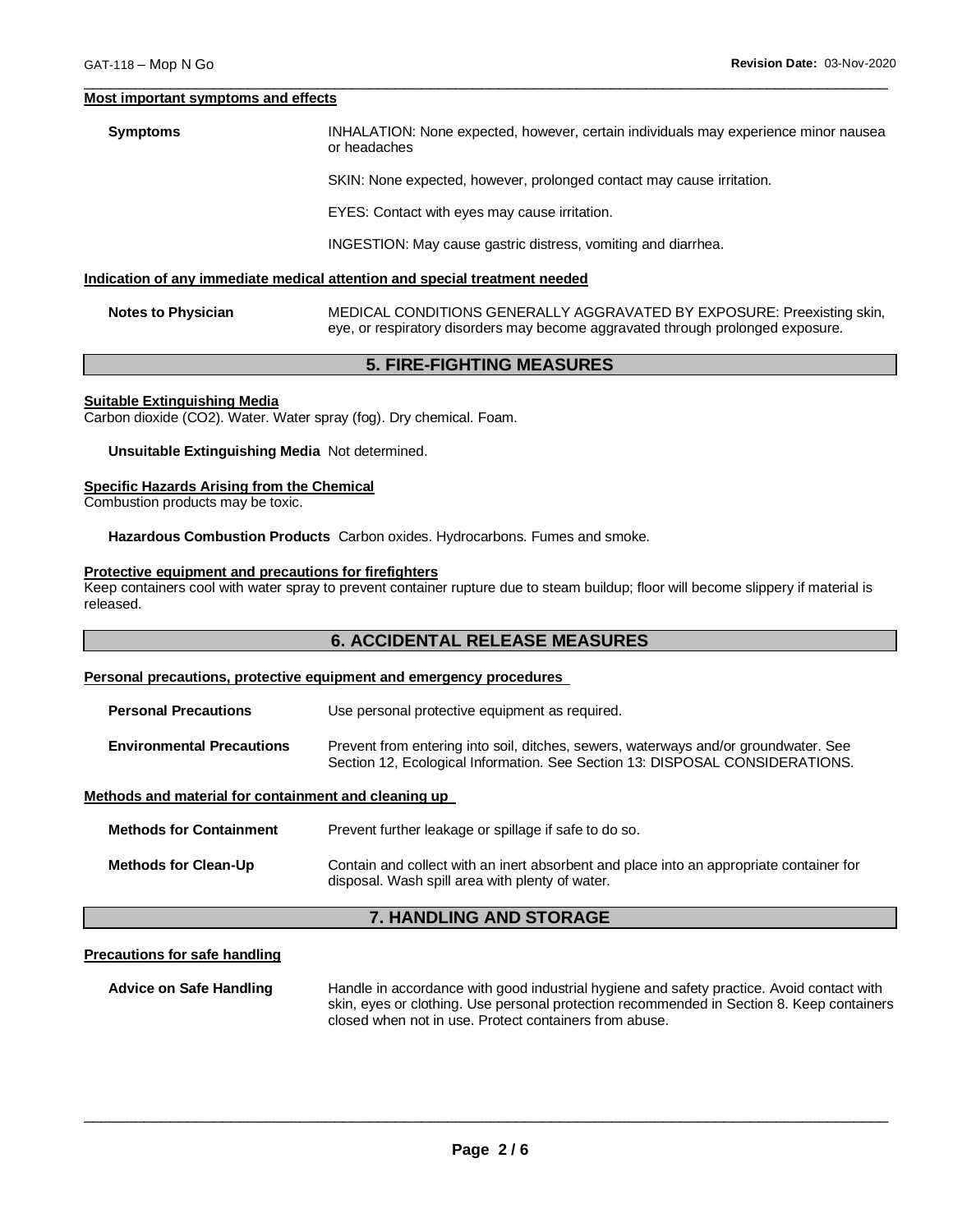### **Conditions for safe storage, including any incompatibilities**

| <b>Storage Conditions</b> | Keep container tightly closed and store in a cool, dry and well-ventilated place. Protect from |
|---------------------------|------------------------------------------------------------------------------------------------|
|                           | extreme temperatures.                                                                          |
|                           |                                                                                                |

 $\overline{\phantom{a}}$  ,  $\overline{\phantom{a}}$  ,  $\overline{\phantom{a}}$  ,  $\overline{\phantom{a}}$  ,  $\overline{\phantom{a}}$  ,  $\overline{\phantom{a}}$  ,  $\overline{\phantom{a}}$  ,  $\overline{\phantom{a}}$  ,  $\overline{\phantom{a}}$  ,  $\overline{\phantom{a}}$  ,  $\overline{\phantom{a}}$  ,  $\overline{\phantom{a}}$  ,  $\overline{\phantom{a}}$  ,  $\overline{\phantom{a}}$  ,  $\overline{\phantom{a}}$  ,  $\overline{\phantom{a}}$ 

**Incompatible Materials Strong oxidizers. Strong acids.** 

#### **8. EXPOSURE CONTROLS/PERSONAL PROTECTION**

| <b>Exposure Guidelines</b>                                            | This product, as supplied, does not contain any hazardous materials with occupational<br>exposure limits established by the region specific regulatory bodies |  |
|-----------------------------------------------------------------------|---------------------------------------------------------------------------------------------------------------------------------------------------------------|--|
| Appropriate engineering controls                                      |                                                                                                                                                               |  |
| <b>Engineering Controls</b>                                           | Ensure adequate ventilation, especially in confined areas. Eyewash stations. Showers.                                                                         |  |
| Individual protection measures, such as personal protective equipment |                                                                                                                                                               |  |
| <b>Eye/Face Protection</b>                                            | Goggles are recommended.                                                                                                                                      |  |
| <b>Skin and Body Protection</b>                                       | Wear suitable protective clothing.                                                                                                                            |  |
| <b>Respiratory Protection</b>                                         | Ensure adequate ventilation, especially in confined areas.                                                                                                    |  |
|                                                                       |                                                                                                                                                               |  |

**General Hygiene Considerations** Handle in accordance with good industrial hygiene and safety practice.

### **9. PHYSICAL AND CHEMICAL PROPERTIES**

### **Information on basic physical and chemical properties**

| <b>Physical State</b><br>Appearance<br>Color                                                                                                                                                                                                                                                                                               | Liquid<br>Green liquid<br>White                                                                                                                                               | Odor<br><b>Odor Threshold</b> | Characteristic<br>Not determined |
|--------------------------------------------------------------------------------------------------------------------------------------------------------------------------------------------------------------------------------------------------------------------------------------------------------------------------------------------|-------------------------------------------------------------------------------------------------------------------------------------------------------------------------------|-------------------------------|----------------------------------|
| <b>Property</b><br>рH<br><b>Melting Point/Freezing Point</b><br><b>Boiling Point/Boiling Range</b><br><b>Flash Point</b>                                                                                                                                                                                                                   | <b>Values</b><br>$6.9 - 7.1$<br>Not determined<br>100° C / 212° F<br>Non-flammable                                                                                            | Remarks • Method              |                                  |
| <b>Evaporation Rate</b><br><b>Flammability (Solid, Gas)</b><br><b>Upper Flammability Limits</b><br><b>Lower Flammability Limit</b><br><b>Vapor Pressure</b>                                                                                                                                                                                | ا><br>Liquid-Not Applicable<br>Not Applicable<br>Not Applicable<br>17 mm Hg @ 20° C                                                                                           | (Water = 1)                   |                                  |
| <b>Vapor Density</b><br><b>Specific Gravity</b><br><b>Water Solubility</b><br>Solubility in other solvents<br><b>Partition Coefficient</b><br><b>Auto-ignition Temperature</b><br><b>Decomposition Temperature</b><br><b>Kinematic Viscosity</b><br><b>Dynamic Viscosity</b><br><b>Explosive Properties</b><br><b>Oxidizing Properties</b> | 1><br>1.000<br>Not determined<br>Not determined<br>Not determined<br>Not determined<br>Not determined<br>Not determined<br>Not determined<br>Not determined<br>Not determined | $(Air=1)$<br>(Water = 1)      |                                  |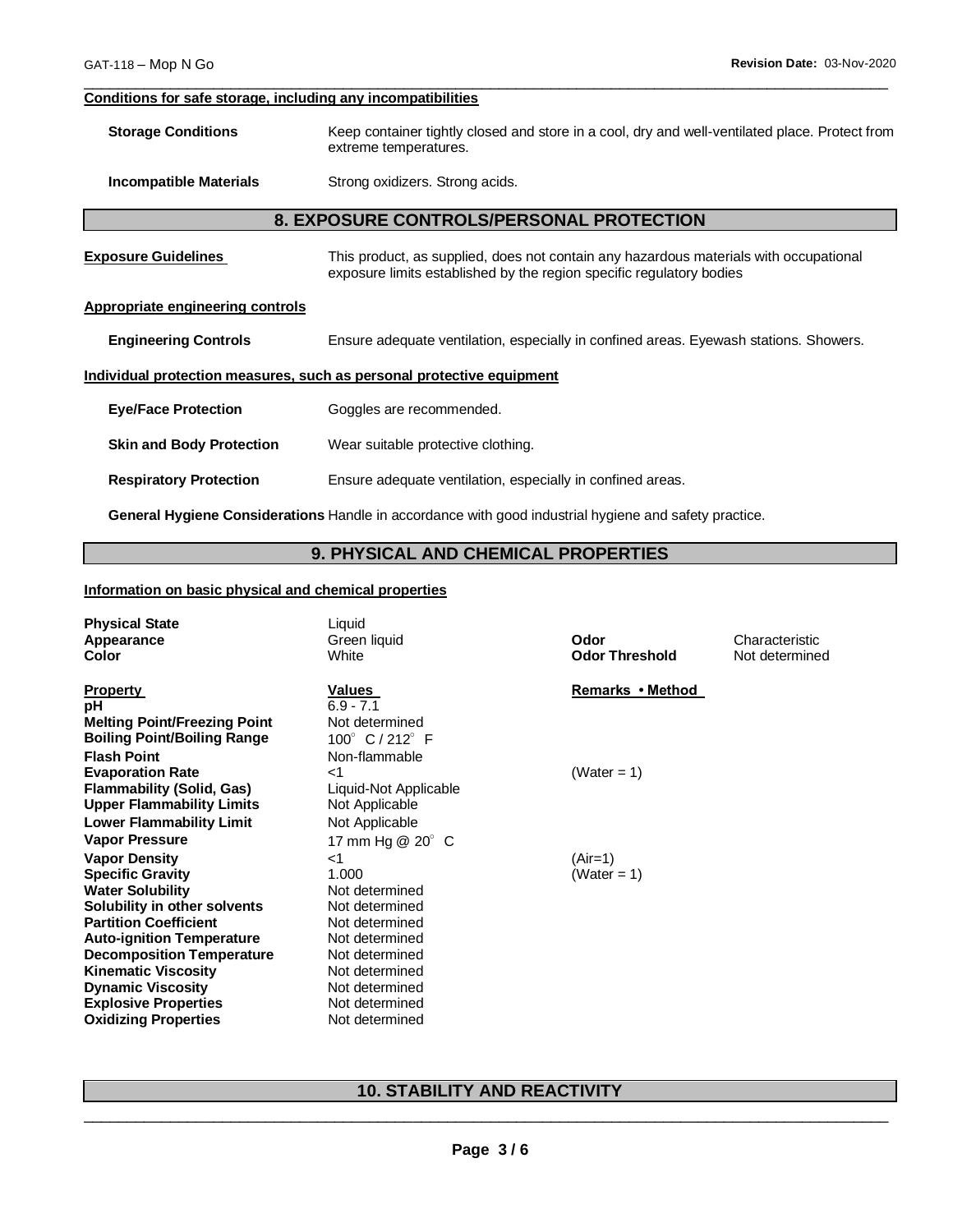### **Reactivity**

Not reactive under normal conditions.

#### **Chemical Stability**

Stable under recommended storage conditions.

#### **Possibility of Hazardous Reactions**

None under normal processing.

#### **Hazardous Polymerization** Hazardous polymerization does not occur.

### **Conditions to Avoid**

Protect from extreme temperatures. Keep from freezing. Keep separated from incompatible substances. Keep out of reach of children.

 $\overline{\phantom{a}}$  ,  $\overline{\phantom{a}}$  ,  $\overline{\phantom{a}}$  ,  $\overline{\phantom{a}}$  ,  $\overline{\phantom{a}}$  ,  $\overline{\phantom{a}}$  ,  $\overline{\phantom{a}}$  ,  $\overline{\phantom{a}}$  ,  $\overline{\phantom{a}}$  ,  $\overline{\phantom{a}}$  ,  $\overline{\phantom{a}}$  ,  $\overline{\phantom{a}}$  ,  $\overline{\phantom{a}}$  ,  $\overline{\phantom{a}}$  ,  $\overline{\phantom{a}}$  ,  $\overline{\phantom{a}}$ 

#### **Incompatible Materials**

Strong oxidizers. Strong acids.

#### **Hazardous Decomposition Products**

Carbon oxides. Hydrocarbons. Fumes and smoke.

### **11. TOXICOLOGICAL INFORMATION**

#### **Information on likely routes of exposure**

| <b>Product Information</b>                                  |                                                                                                           |
|-------------------------------------------------------------|-----------------------------------------------------------------------------------------------------------|
| <b>Eye Contact</b>                                          | Avoid contact with eyes.                                                                                  |
| <b>Skin Contact</b>                                         | Avoid contact with skin.                                                                                  |
| <b>Inhalation</b>                                           | Avoid breathing vapors or mists.                                                                          |
| Ingestion                                                   | Do not ingest.                                                                                            |
| <b>Component Information</b><br>Not Available               |                                                                                                           |
| Information on physical, chemical and toxicological effects |                                                                                                           |
| <b>Symptoms</b>                                             | Please see section 4 of this SDS for symptoms.                                                            |
|                                                             | Delayed and immediate effects as well as chronic effects from short and long-term exposure                |
| Carcinogenicity                                             | This product does not contain any carcinogens or potential carcinogens as listed by OSHA,<br>IARC or NTP. |
| <b>Numerical measures of toxicity</b><br>Not determined     |                                                                                                           |
|                                                             | <b>12. ECOLOGICAL INFORMATION</b>                                                                         |

#### **Ecotoxicity**

The product is not classified as environmentally hazardous. However, this does not exclude the possibility that large or frequent spills can have a harmful or damaging effect on the environment.

#### **Component Information**

Not Available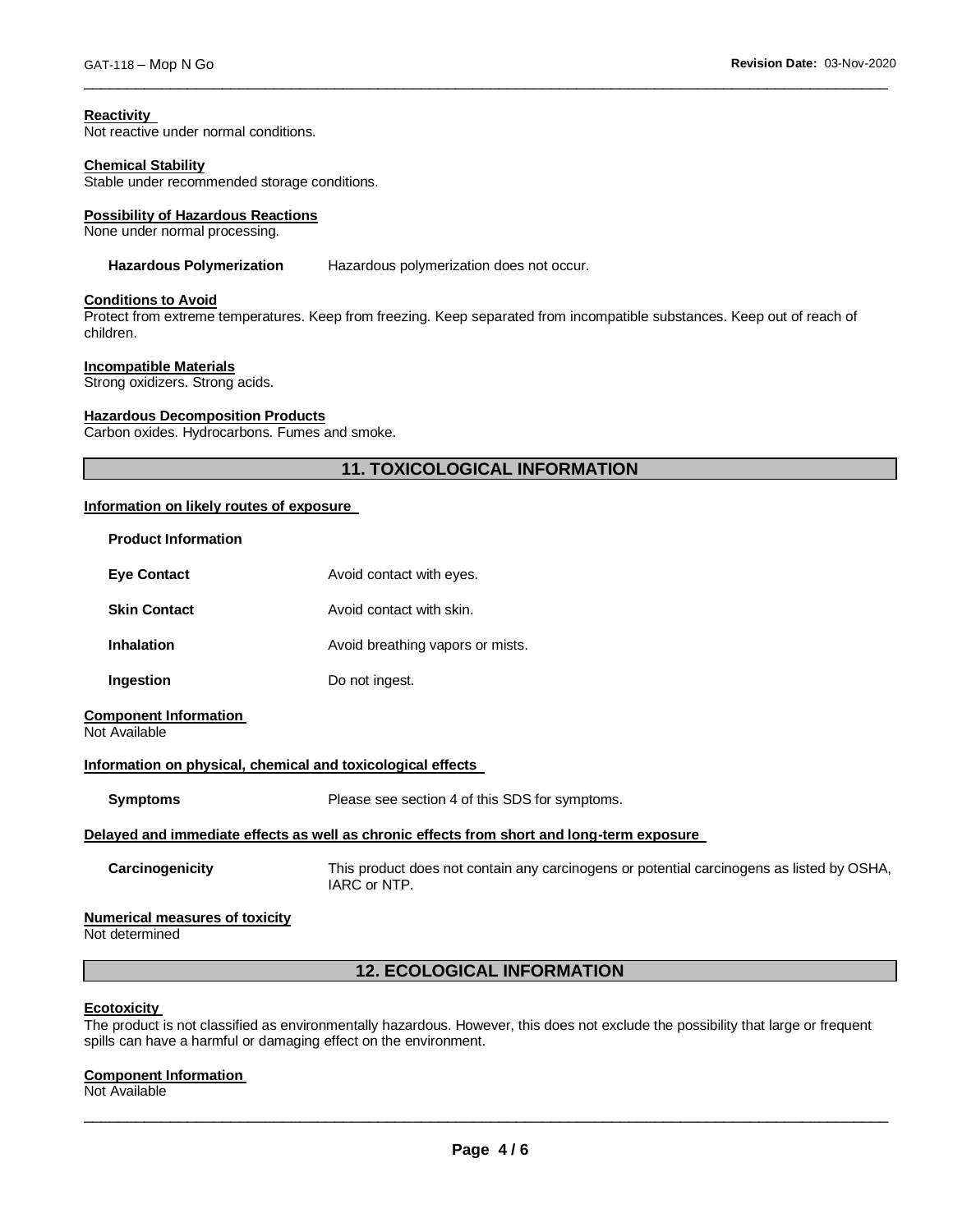### **Persistence/Degradability**

Not determined.

#### **Bioaccumulation**

Not determined.

### **Mobility**

Not determined

### **Other Adverse Effects**

Not determined

### **13. DISPOSAL CONSIDERATIONS**

 $\overline{\phantom{a}}$  ,  $\overline{\phantom{a}}$  ,  $\overline{\phantom{a}}$  ,  $\overline{\phantom{a}}$  ,  $\overline{\phantom{a}}$  ,  $\overline{\phantom{a}}$  ,  $\overline{\phantom{a}}$  ,  $\overline{\phantom{a}}$  ,  $\overline{\phantom{a}}$  ,  $\overline{\phantom{a}}$  ,  $\overline{\phantom{a}}$  ,  $\overline{\phantom{a}}$  ,  $\overline{\phantom{a}}$  ,  $\overline{\phantom{a}}$  ,  $\overline{\phantom{a}}$  ,  $\overline{\phantom{a}}$ 

#### **Waste Treatment Methods**

| <b>Disposal of Wastes</b>        | Disposal should be in accordance with applicable regional, national and local laws and<br>regulations.                         |  |
|----------------------------------|--------------------------------------------------------------------------------------------------------------------------------|--|
| <b>Contaminated Packaging</b>    | Disposal should be in accordance with applicable regional, national and local laws and<br>regulations.                         |  |
| <b>14. TRANSPORT INFORMATION</b> |                                                                                                                                |  |
| <b>Note</b>                      | Please see current shipping paper for most up to date shipping information, including<br>exemptions and special circumstances. |  |
| DOT                              | Not regulated                                                                                                                  |  |
| IATA                             | Not regulated                                                                                                                  |  |
| <b>IMDG</b>                      | Not regulated                                                                                                                  |  |
|                                  |                                                                                                                                |  |

### **15. REGULATORY INFORMATION**

### **International Inventories**

Not determined

### **US Federal Regulations**

#### **SARA 313**

Section 313 of Title III of the Superfund Amendments and Reauthorization Act of 1986 (SARA). This product does not contain any chemicals which are subject to the reporting requirements of the Act and Title 40 of the Code of Federal Regulations, Part 372

#### **US State Regulations**

#### **California Proposition 65**

This product does not contain any Proposition 65 chemicals.

#### **U.S. State Right-to-Know Regulations**

This product does not contain any substances regulated under applicable state right-to-know regulations